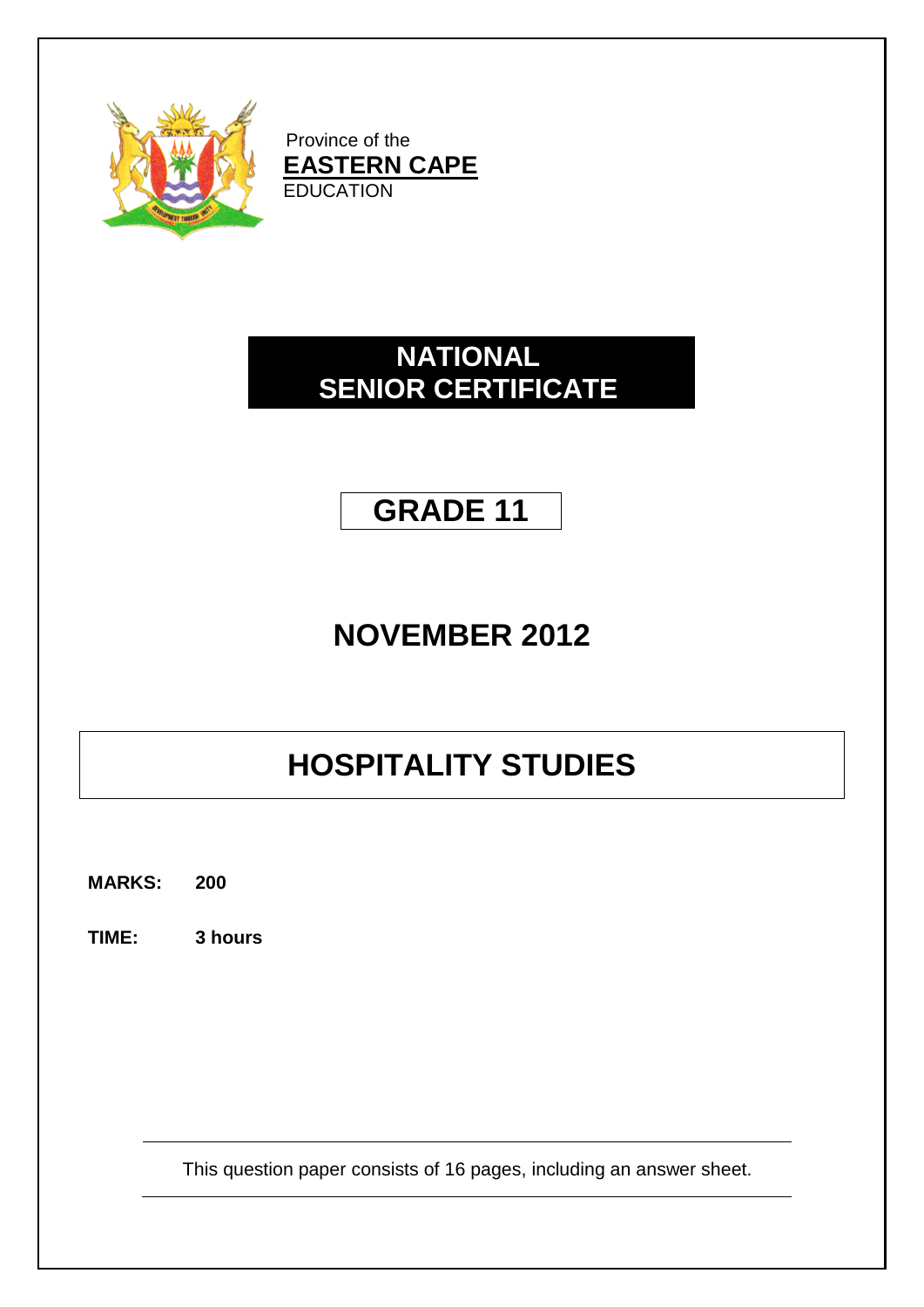#### **INSTRUCTIONS AND INFORMATION**

This question paper consists of FOUR sections.

| SECTION A: SHORT QUESTIONS                                 | (40) |
|------------------------------------------------------------|------|
| SECTION B: HOSPITALITY CONCEPTS AND HEALTH AND SAFETY (40) |      |
| SECTION C: FOOD PRODUCTION                                 | (80) |
| SECTION D: FOOD AND BEVERAGE SERVICE                       | (40) |

- 1. Answer ALL the questions.
- 2. Read ALL the questions carefully.
- 3. Number the answers correct according to the numbering system used in this paper.
- 4. Write neatly and legibly.
- 5. Answer SECTION A on the attached ANSWER SHEET.
- 6. Answer SECTIONS B, C and D in the ANSWER BOOK.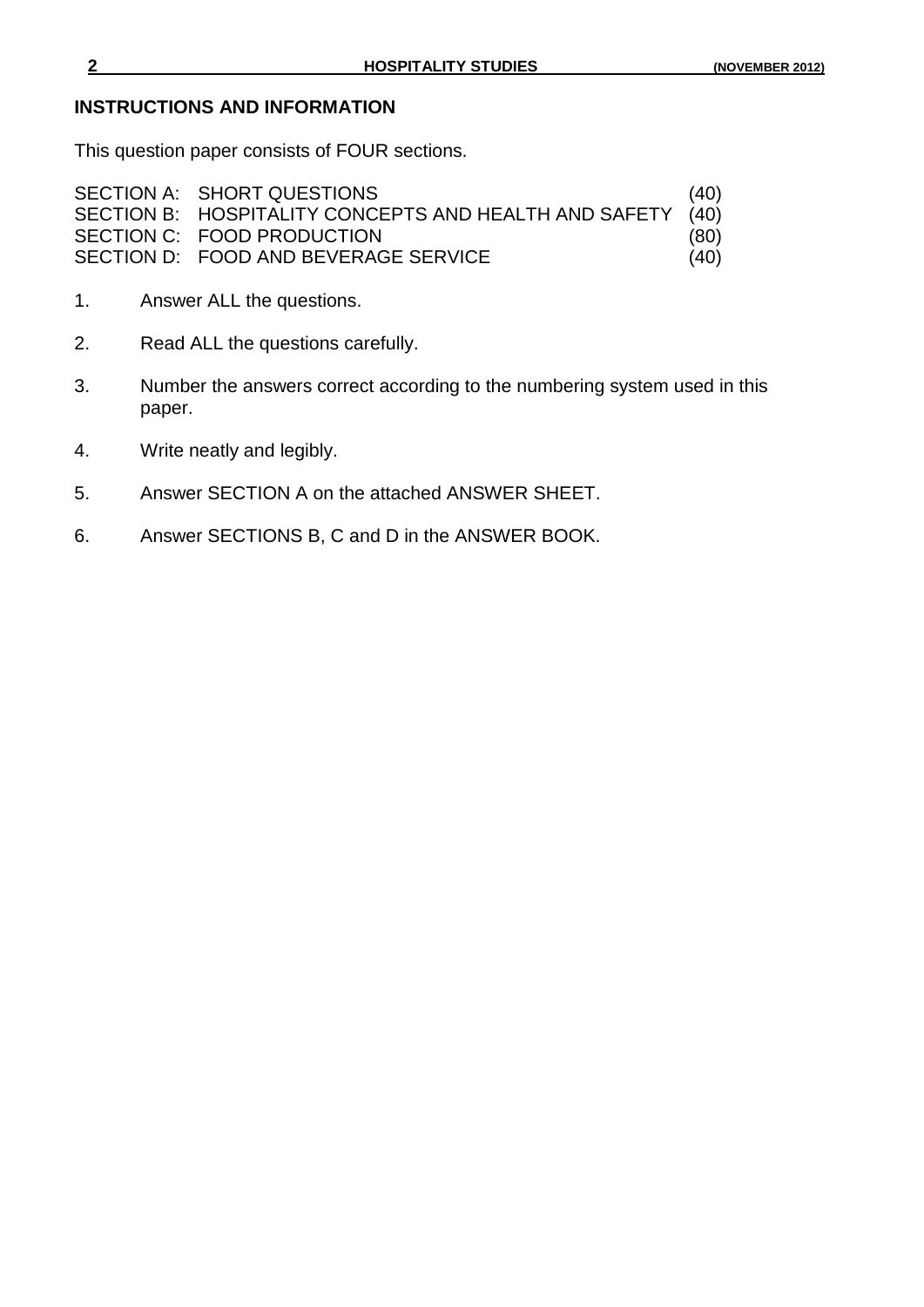#### **SECTION A**

#### **QUESTION 1**

#### 1.1 **MULTIPLE-CHOICE QUESTIONS**

Various possible options are provided as answers to the following questions. Make a cross  $(X)$  over the correct letter  $(A - D)$  next to the question number on the attached answer sheet.

#### **EXAMPLE:**

- 1.1.16 The term given to a group of people working in the kitchen or in the restaurant.
	- A Organogram
	- B Team
	- C Brigade
	- D Staff

#### **ANSWER:**

| ۰<br>$\overline{\phantom{a}}$ |  |
|-------------------------------|--|
|-------------------------------|--|

- 1.1.1 A mixture of egg yolks and heavy cream, which is used to make sauces thick and smooth:
	- A Puree
	- B Caulis
	- C Liaison
	- D Creamer (1)
- 1.1.2 Traditionally, when serving guests, the last person to be served is a ...
	- A smoker.
	- B female.
	- C host.
	- D grandmother. (1)
- 1.1.3 Communicating tactfully and sensitively with your fellow staff members, especially in challenging situations is known as …
	- A teamwork.
	- B honesty.
	- C apology.
	- D monitoring. (1)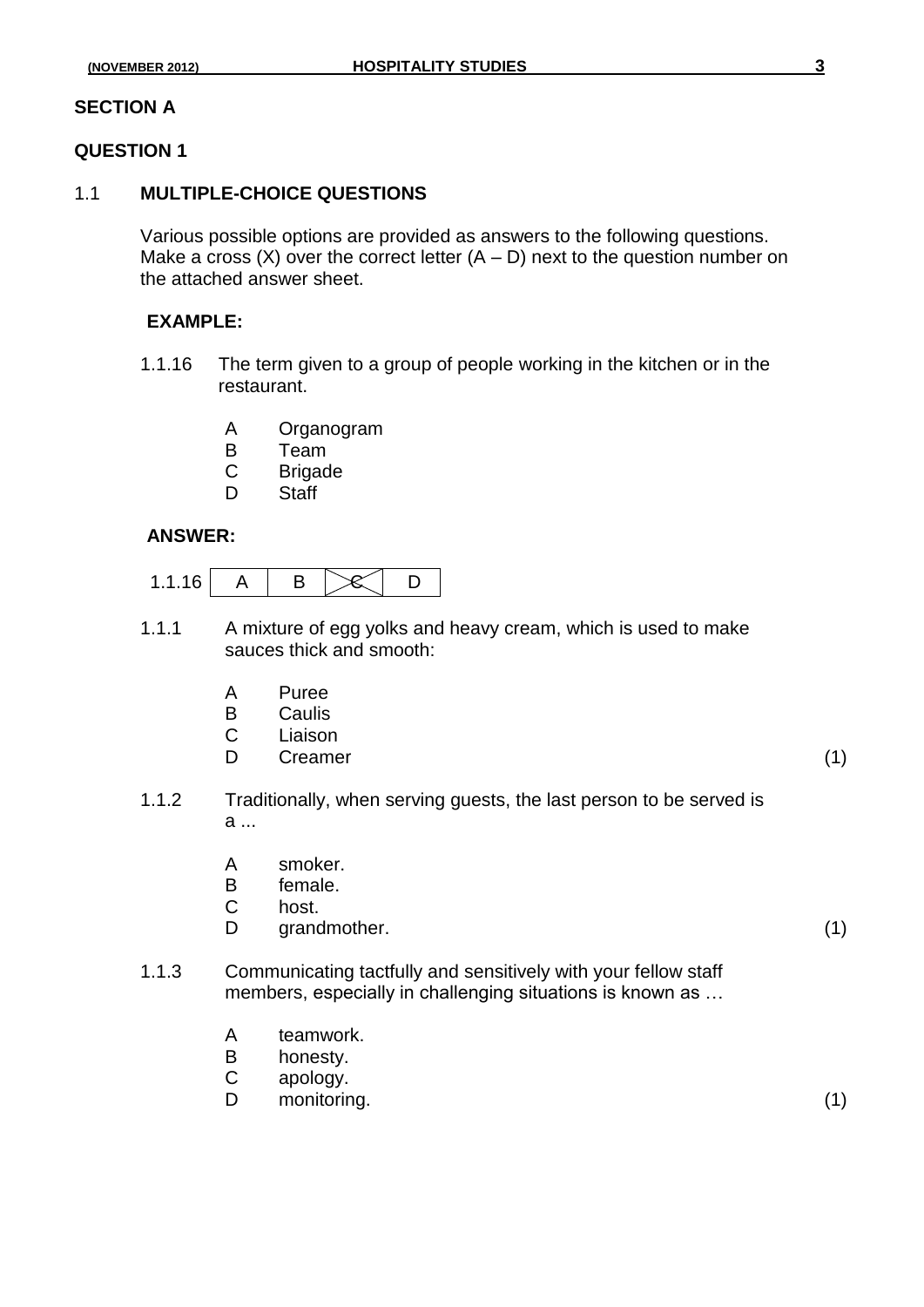| 4     | <b>HOSPITALITY STUDIES</b>                                                                                                                                | (NOVEMBER 2012) |
|-------|-----------------------------------------------------------------------------------------------------------------------------------------------------------|-----------------|
| 1.1.4 | The most important thing to remember when handling a complaint is<br>to deal  with the situation.                                                         |                 |
|       | lovely<br>A<br>B<br>calmly<br>C<br>cool<br>D<br>strict                                                                                                    | (1)             |
| 1.1.5 | A set of written instructions that describe, step by step, the normal<br>procedures that should be followed in any emergency situation:                   |                 |
|       | <b>Emergency procedures</b><br>A<br>Standard operation procedures<br>B<br>$\mathsf C$<br><b>Evacuation procedures</b><br>Potential hazard procedures<br>D | (1)             |
| 1.1.6 | Stock rotation is based on the  principle.                                                                                                                |                 |
|       | First In First Out<br>A<br>B<br>Last In First Out<br>C<br>First In Last Out<br>D<br>Last In Last Out                                                      | (1)             |
| 1.1.7 | Freshly prepared mixtures of Indian herbs and spices such as<br>chillies, garlic, ginger, salt and oil are called                                         |                 |
|       | masalas.<br>A<br>blatjang.<br>B<br>C<br>curries.<br>D<br>atjar.                                                                                           | (1)             |
| 1.1.8 | Coarsely chopped onion, carrot, and celery used to flavour soups,<br>sauces and stews are known as                                                        |                 |
|       | Roux.<br>A<br>Bouquet.<br>B<br>C<br>Mixed vegetables.<br>Mirepoix.<br>D                                                                                   | (1)             |
| 1.1.9 | A neatly trimmed and folded fillet of a fish is known as                                                                                                  |                 |
|       | Le fillet.<br>A<br>Le suprême.<br>Β<br>С<br>Le délice.<br>D<br>La darne.                                                                                  | (1)             |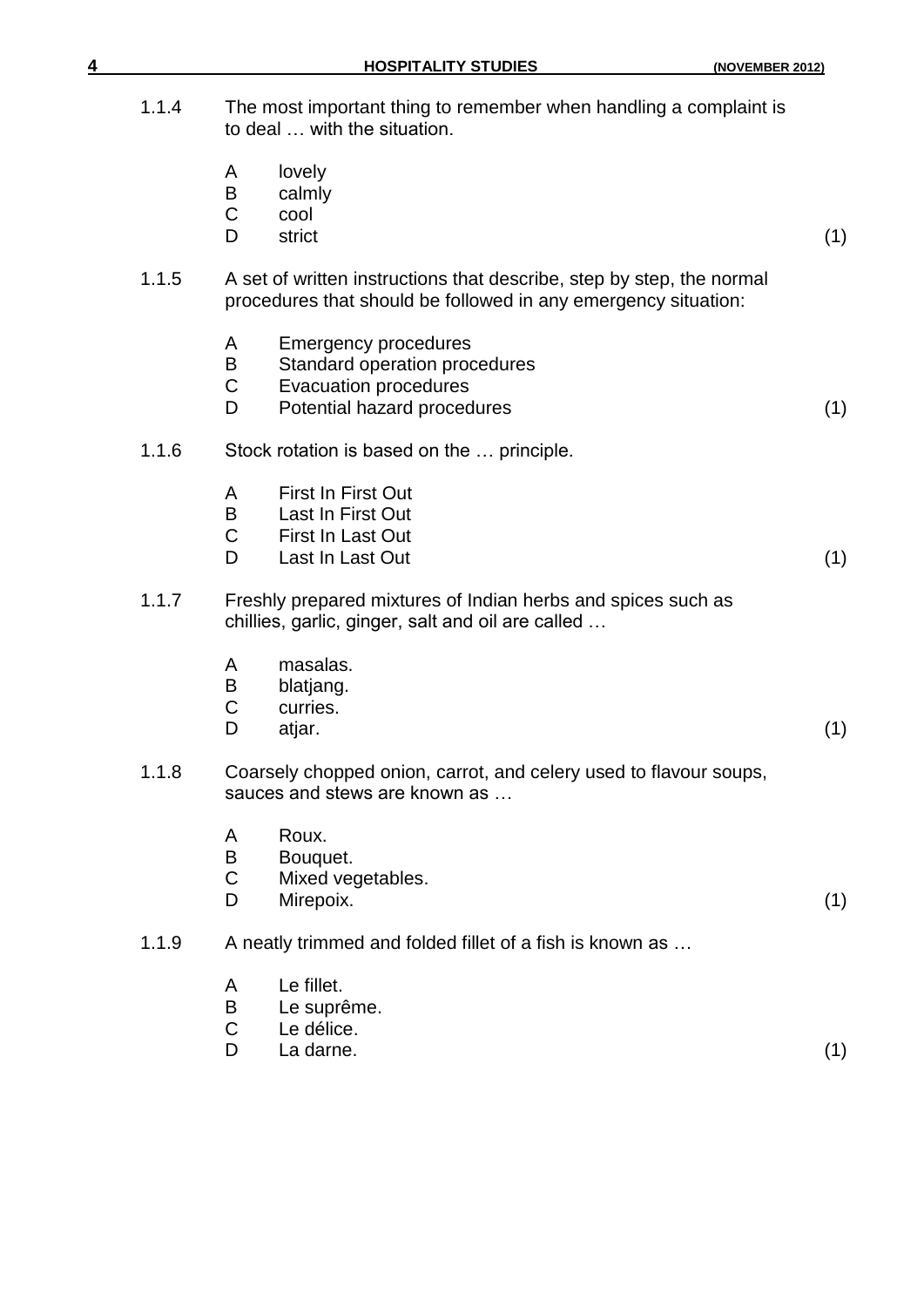| 1.1.10 |                            | The  a person who relays orders from the service staff to the<br>preparation staff and controls the hotplate during service. |     |
|--------|----------------------------|------------------------------------------------------------------------------------------------------------------------------|-----|
|        | A<br>$\sf B$<br>C<br>D     | porter<br>aboyeur<br>co-ordinator<br>commis                                                                                  | (1) |
| 1.1.11 |                            | Getting sick as a result of eating spoilage organism or toxins in<br>contaminated food is known as food                      |     |
|        | A<br>B<br>$\mathsf C$<br>D | spoilage.<br>poisoning.<br>contamination.<br>sickness.                                                                       | (1) |
| 1.1.12 |                            | A broad term that describes the duties and responsibilities of a<br>position in an organisation:                             |     |
|        | A<br>B<br>C<br>D           | Job description<br>Duty roaster<br>Job title<br>Job competencies                                                             | (1) |
| 1.1.13 |                            | A pâté made from a goose liver or a duck liver:                                                                              |     |
|        | A<br>B<br>C<br>D           | Pate sucréé<br>Liver paté<br>Liver mince<br>Foie gras                                                                        | (1) |
| 1.1.14 |                            | To make someone feel uncomfortable, anxious, or unhappy is                                                                   |     |
|        | A<br>B<br>C<br>D           | discriminate.<br>acknowledge.<br>patronage.<br>harassment.                                                                   | (1) |
| 1.1.15 |                            | The way of acknowledging a person in a restaurant is by                                                                      |     |
|        | A<br>B<br>C<br>D           | shaking hands.<br>hugging the person.<br>making eye contact.<br>kissing the person.                                          | (1) |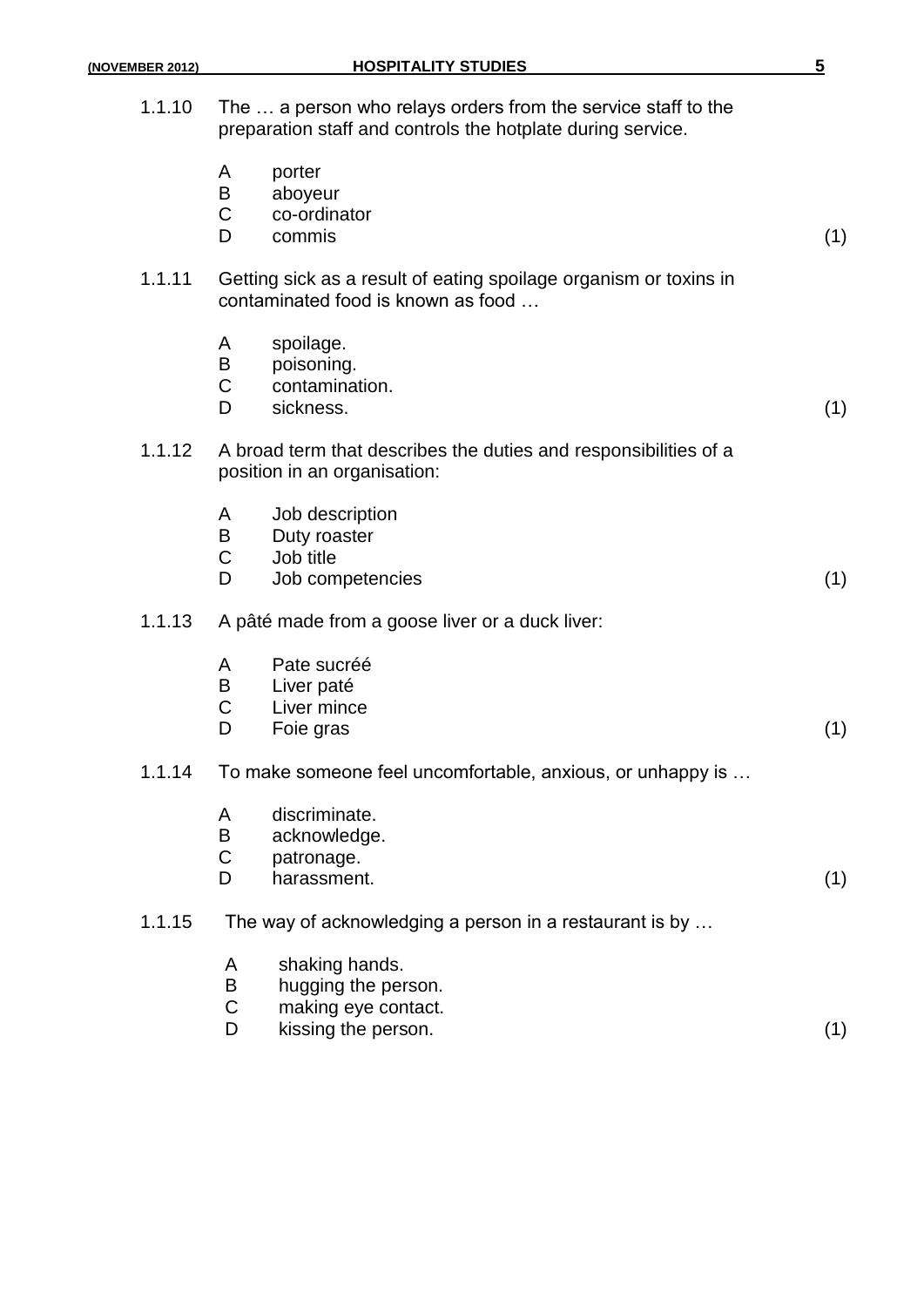#### 1.2 **MATCHING ITEMS**

Match the description in COLUMN B with the appropriate term in COLUMN A. Write ONLY the letter  $(A - G)$  next to the question number  $(1.2.1 - 1.2.5)$  on the ANSWER SHEET.

#### **EXAMPLE:**

1.2.6 H

| <b>COLUMN A</b> |                |   | <b>COLUMN B</b>                                     |     |
|-----------------|----------------|---|-----------------------------------------------------|-----|
| 1.2.1           | Crockery       | A | A list of dishes to be served in a meal             |     |
| 1.2.2           | <b>Station</b> | B | The serving utensils like plates, cups and saucers  |     |
| 1.2.3           | Sommelier      | C | Removing empty dishes from the table                |     |
| 1.2.4           | Guéridon       | D | A small area in which a restaurant is divided       |     |
| 1.2.5           | Menu           | E | Trolley or table on which food is prepared in front |     |
|                 |                |   | of the guests                                       |     |
|                 |                | F | A set menu at a fixed price                         |     |
|                 |                | G | A highly qualified person with an extensive         |     |
|                 |                |   | knowledge of wines                                  | (5) |

#### 1.3 **MATCHING ITEMS**

Match the description in COLUMN B with the appropriate term in COLUMN A. Write ONLY the letter  $(A - F)$  next to the question number  $(1.3.1 - 1.3.5)$  on the ANSWER SHEET.

#### **EXAMPLE:**

1.3.6 G

| <b>COLUMN A</b> |                |             | <b>COLUMN B</b>                                    |     |
|-----------------|----------------|-------------|----------------------------------------------------|-----|
| 1.3.1           | Morogo         | Α           | Unleavened bread                                   |     |
| 1.3.2           | Mabele         | Β           | A minced meat dish that is topped with savoury     |     |
|                 |                |             | egg custard and baked in the oven                  |     |
| 1.3.3           | <b>Bokkem</b>  | $\mathsf C$ | Rice that is prepared with flavoursome ingredients |     |
|                 |                |             | like nut saffron, sultanas and vegetables          |     |
| 1.3.4           | <b>Bobotie</b> | D           | Vegetables, especially wild greens gathered in the |     |
|                 |                |             | veld                                               |     |
| 1.3.5           | Pilau          | Е           | Dried salty fish                                   |     |
|                 |                | F           | A porridge eaten by some of the ethnic groups in   |     |
|                 |                |             | South Africa, which has a reddish-brown colour     | (5) |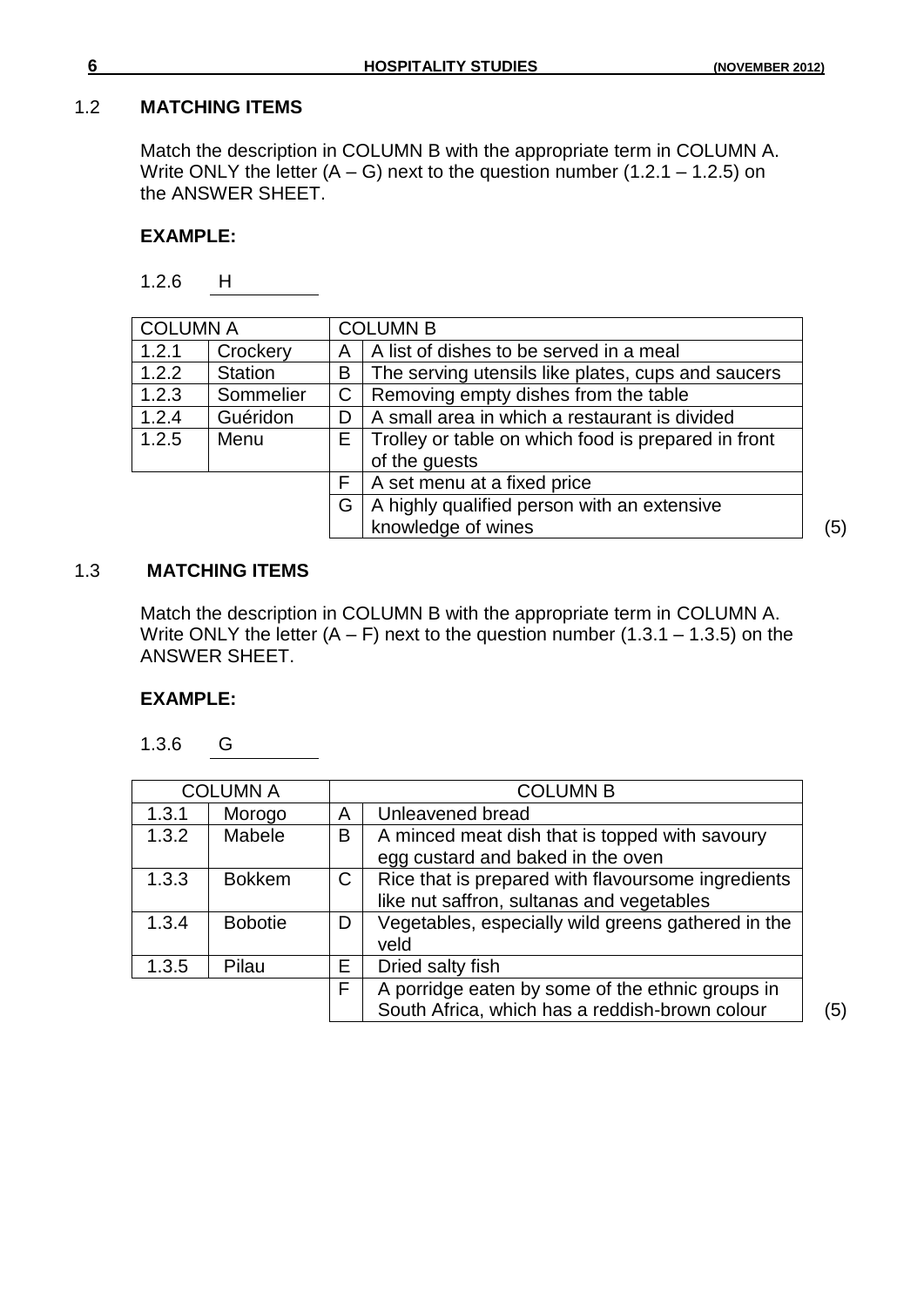#### 1.4 **ONE WORD ITEMS**

Give ONE word or term for each of the following description. Write ONLY the word or term next to the question number (1.4.1 – 1.4.10) on the ANSWER SHEET:

|     | 1.4.1  | The person who answers guests' enquiries and generally helps the<br>guests to find their way in and around the hotel                                                      | (1) |
|-----|--------|---------------------------------------------------------------------------------------------------------------------------------------------------------------------------|-----|
|     | 1.4.2  | The punishment for breaking or not obeying a rule                                                                                                                         | (1) |
|     | 1.4.3  | The bacteria that is likely to be found in cracked chicken eggs                                                                                                           | (1) |
|     | 1.4.4  | To indicate that you have noticed the person                                                                                                                              | (1) |
|     | 1.4.5  | Dried meat that is marinated in rock salt, coarse black pepper and<br>ground coriander                                                                                    | (1) |
|     | 1.4.6  | The style of service used for table d'hôte menus that require some<br>skills                                                                                              | (1) |
|     | 1.4.7  | Small cube shaped cakes                                                                                                                                                   | (1) |
|     | 1.4.8  | Long-grain fragrant rice from Thailand                                                                                                                                    | (1) |
|     | 1.4.9  | The total cost of the labour force employed to produce the food                                                                                                           | (1) |
|     | 1.4.10 | Unfair treatment of a person or group on the basis of prejudice                                                                                                           | (1) |
| 1.5 |        | Name the act that is being described in the following statements. Write ONLY<br>the name of the act next to the question number $(1.5.1 - 1.5.5)$ on the<br>ANSWER SHEET. |     |
|     | 1.5.1  | The act that governs the relationship between employer and<br>employee                                                                                                    | (1) |
|     | 1.5.2  | This act regulates working time, leave, remuneration and termination<br>of service                                                                                        | (1) |
|     | 1.5.3  | Provides for the payment of unemployment benefits to certain<br>employees                                                                                                 | (1) |
|     | 1.5.4  | The act that guards against discrimination based on race, gender and<br>disability                                                                                        | (1) |
|     | 1.5.5  | Requires all foreigners to have legal work permits when working in<br>South Africa                                                                                        | (1) |
|     |        | <b>TOTAL SECTION A:</b>                                                                                                                                                   | 40  |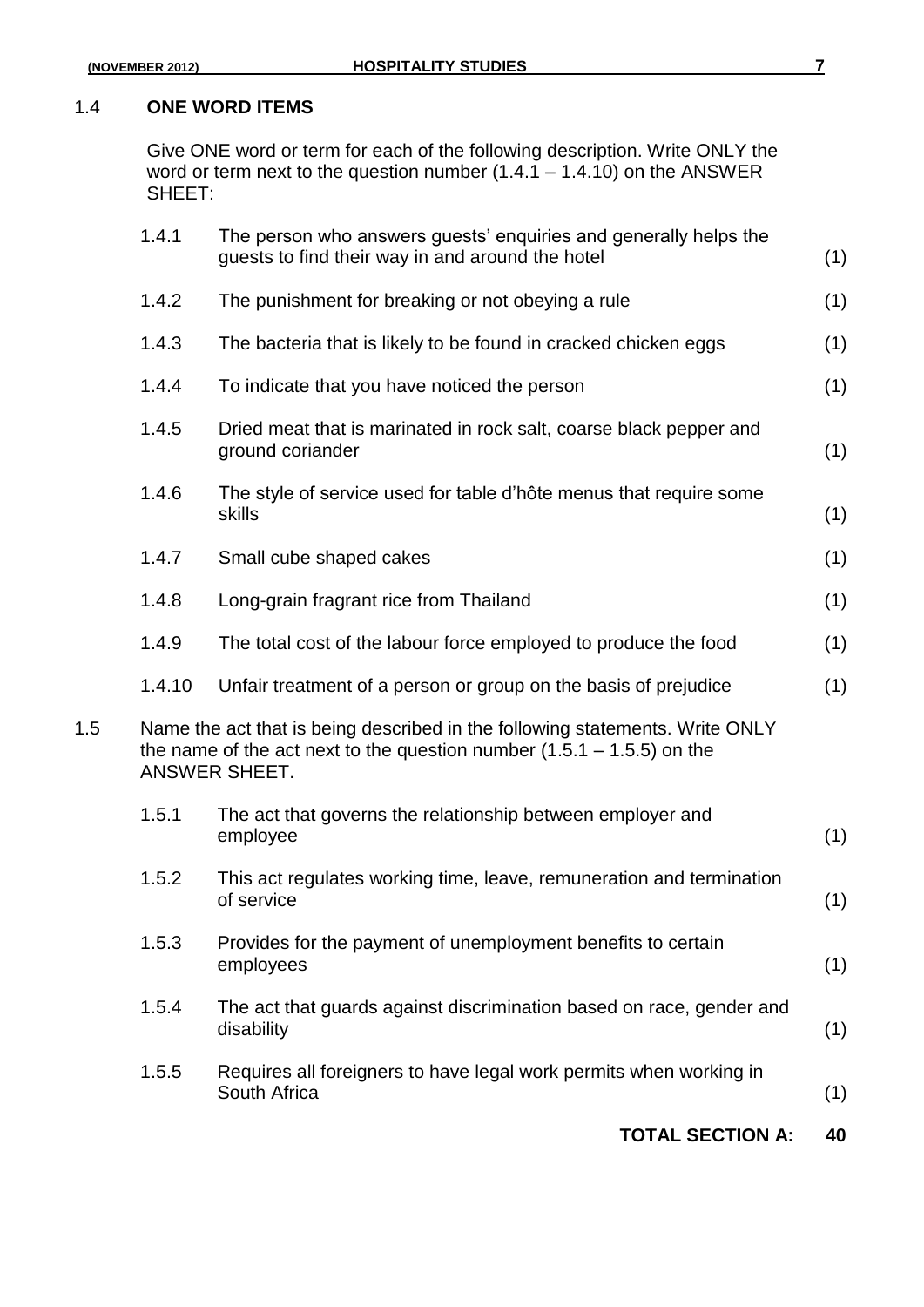#### **SECTION B: HOSPITALITY CONCEPTS, HEALTH AND SAFETY**

#### **QUESTION 2**

2.1 Read the article below and answer the questions that follow.

Weston Hills Country Restaurant had to discard chicken, hamburgers, and some tinned stuff last week, after inspectors investigating possible food poisoning death. According to the state report, food stored in the refrigerators was warmer than 41 °C. Officials are investigating if the dentist, Edward Naidoo died of food poisoning from the canned curried chicken he ate in the restaurant during lunch. Three of his lunch partners got sick too. The inquiry has reached a conclusion, and officials said it is clear that the cans were damaged and bloated at the time. The food items in the refrigerators were also deteriorated due to the fact that refrigerators were not working. Most of the electric appliances were in a bad working order as their cords were torn and worn out.

| 2.1.1<br>Name the bacteria that could have caused the food poisoning. | (1) |
|-----------------------------------------------------------------------|-----|
|-----------------------------------------------------------------------|-----|

- 2.1.2 List FOUR symptoms that Edward Naidoo could have had before his  $\mathsf{death}. \tag{4}$
- 2.1.3 Suggest the correct storage procedures for chicken and hamburgers that had to be discarded in the above article. (3)
- 2.2 Differentiate between *pathogenic micro-organisms* and *non-pathogenic microorganisms*. (2)
- 2.3 Name and explain TWO factors that influence the growth of micro-organisms. (4)
- 2.4 | In the Weston Hills Country Restaurant, it was reported that refrigerators were not working, and most electric appliances were in bad working order as their wires were torn and worn out.
	- 2.4.1 Name the act that was contravened by the above restaurant. (1)
	- 2.4.2 Advise the manager of the above restaurant on what the act in QUESTION 2.4.1 requires from the employer. (5x1) (5)
	- 2.4.3 Discuss the penalties that could be given to the employer who fails to obey the act in QUESTION 2.4.1. (3)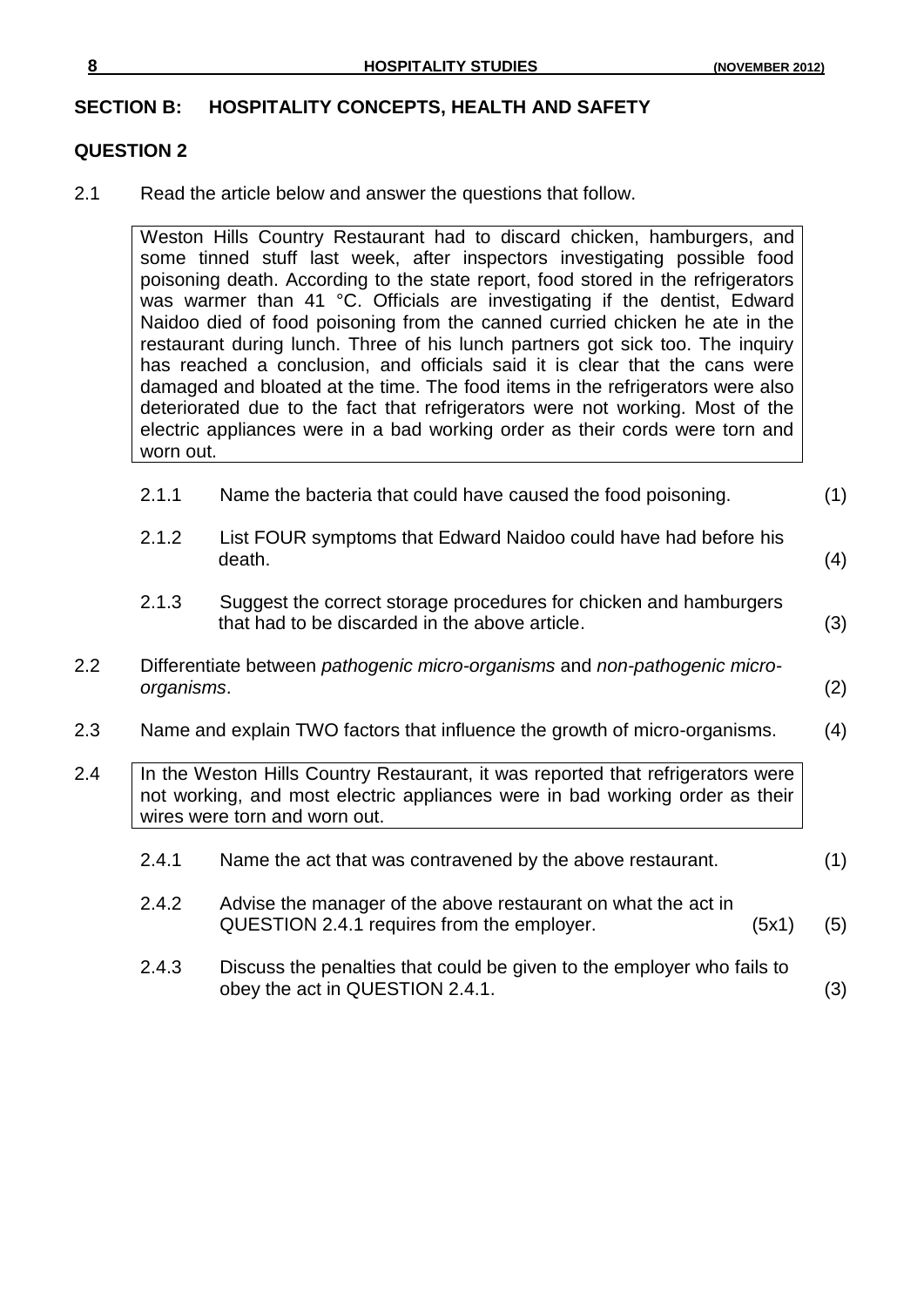2.5 Read the following advertisement and answer the questions that follow.

Queens Casino Hotel is looking for an executive chef in a permanent position. Qualifying candidates will be on probation for one year. REQUIREMENTS: Three year degree or diploma in food production Relevant skills will be considered as a preference Candidates must be willing to work shifts and overtime

- 2.5.1 Your brother is interested in the above position. Suggest THREE skills that he will require to be a competent executive chef. (3)
- 2.5.2 The personnel working in the accommodation area at Queens Casino Hotel come into direct contact with guests and their property.

State THREE values that should be portrayed by the people working in the accommodation area at Queens Casino Hotel. (3)

- 2.5.3 Discuss THREE functions of the reception staff for the above hotel. (3)
- 2.6 A hospitality establishment like Queens Casino should have an effective security system that is planned properly.

Discuss FIVE points on how to ensure effective security levels in the above establishment. (5)

2.7 List any THREE potential emergency situations that could occur in the hospitality industry. (3)

**TOTAL SECTION B: 40**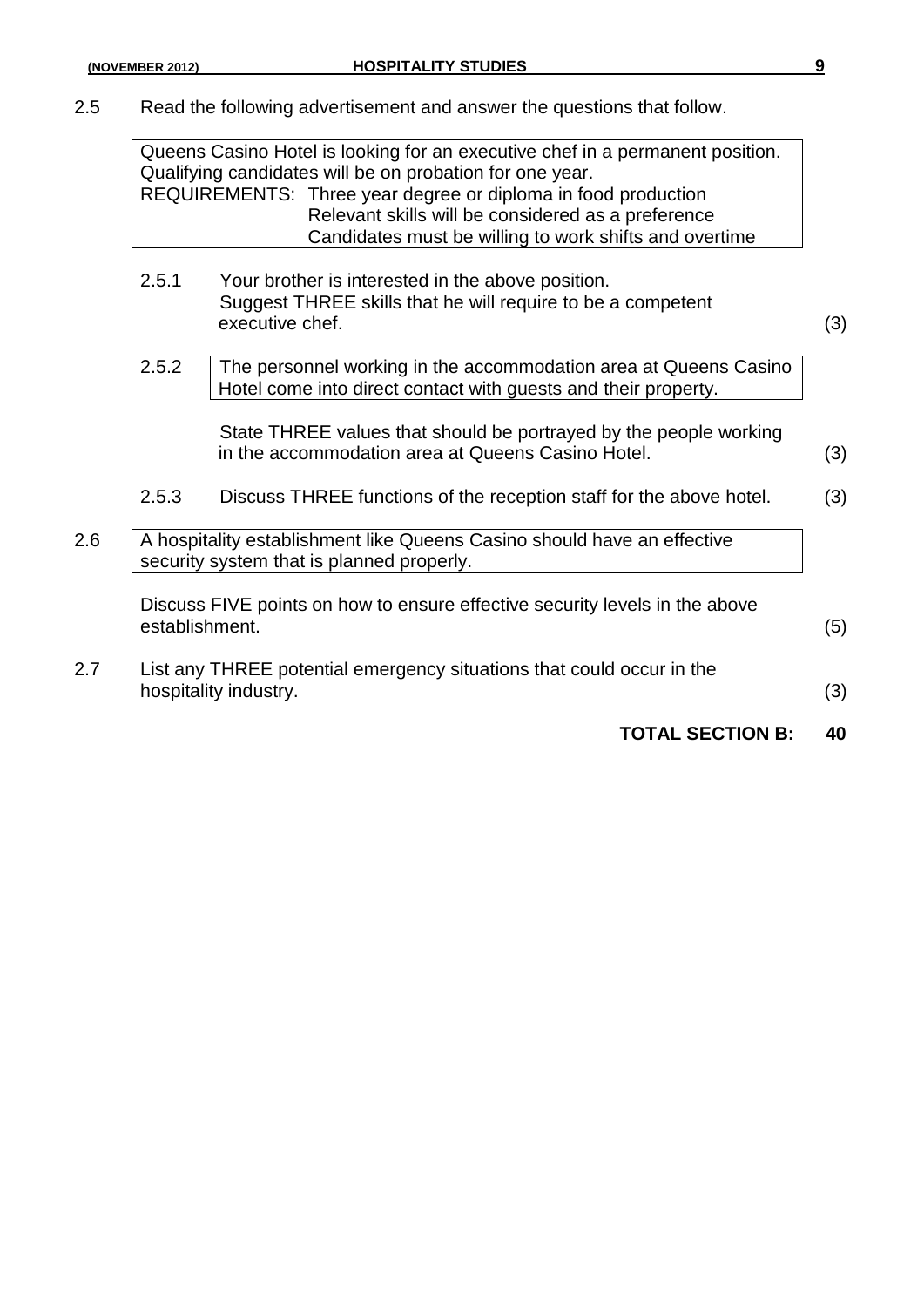#### **SECTION C: FOOD PRODUCTION**

#### **QUESTION 3**

3.1 Below are the ingredients purchased to prepare a Swiss roll for a Grade 11 practical class:

| <b>SWISS ROLL</b>              |                  |                        |                     |
|--------------------------------|------------------|------------------------|---------------------|
| <b>Recipe yields: 4 Slices</b> |                  |                        |                     |
| <b>INGREDIENTS TO BE USED</b>  |                  | <b>QUANTITY BOUGHT</b> | <b>PRICES</b>       |
| 500 g Cake flour               | $2,5$ kg         | Cake flour             | R21,99              |
| 75 g Castor Sugar              | 1 kg             | <b>Castor Sugar</b>    | R <sub>18</sub> ,50 |
| 3 Extra-large eggs             | Dozen            | Eggs                   | R14,00              |
| 10 g Baking powder             | 75g              | <b>Baking powder</b>   | R <sub>12,00</sub>  |
| <b>Pinch Salt</b>              |                  |                        |                     |
| 25 g Smooth apricot jam        | 125 <sub>q</sub> | Apricot jam            | R <sub>16</sub> ,95 |

- 3.1.1 Calculate ALL the ingredient costs per slice. **Show ALL your calculations.** (14)
- 3.1.2 Calculate the selling price per slice if 65% is added to the ingredient costs to cover for overhead costs and profit. **Show ALL calculations.** (3)

3.2 Receiving stock is more than accepting and signing for the delivered goods.

State FIVE points on the procedure you will follow when receiving stock. (5)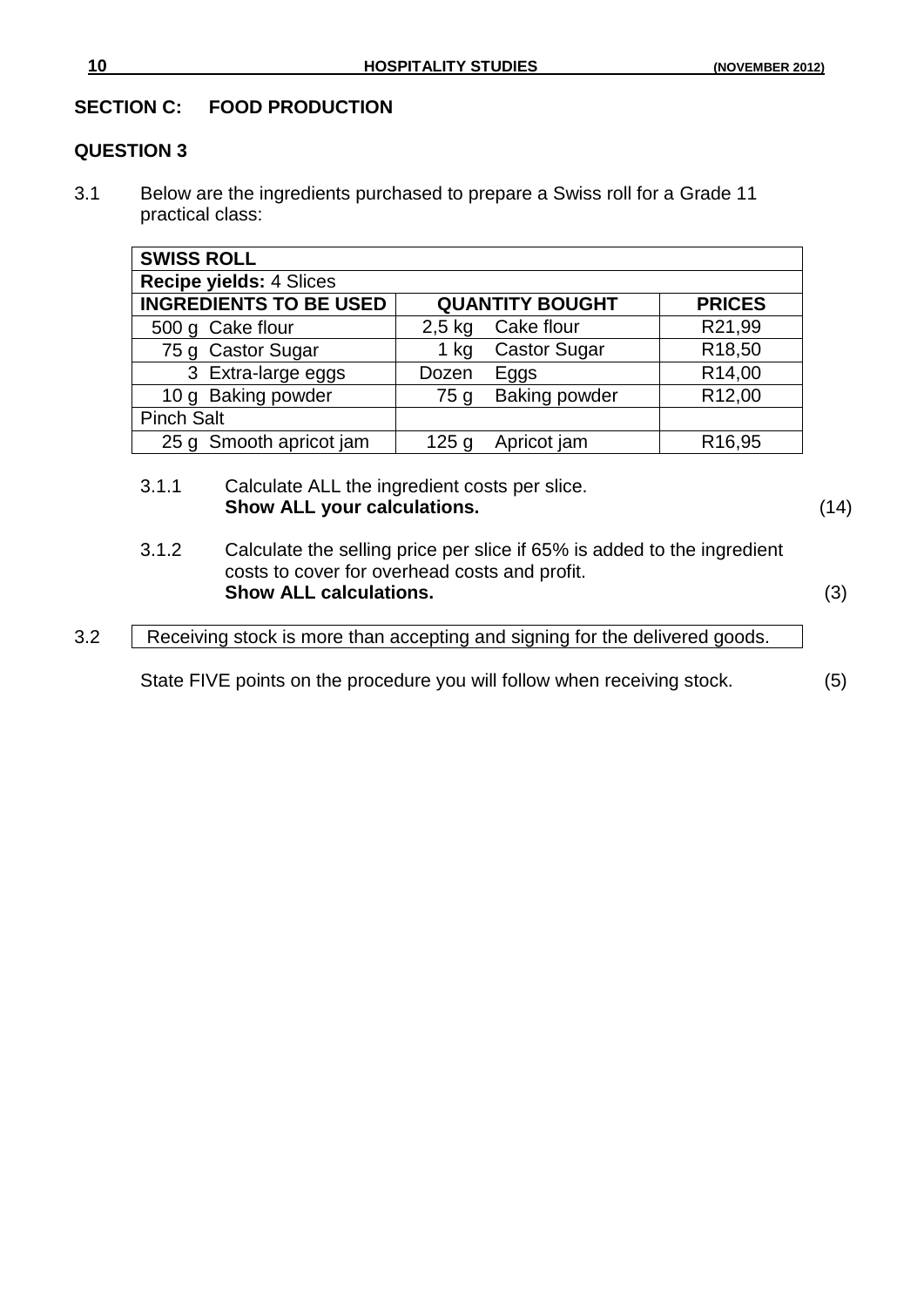3.3 Study the menu below and answer the questions that follow.

|     |       | <b>MENU</b><br><b>DINNER</b><br>Cream of Tomato soup<br><b>Garlic Rolls</b><br>****                                                            |     |
|-----|-------|------------------------------------------------------------------------------------------------------------------------------------------------|-----|
|     |       | <b>Baked Salmon with Cucumber Cream Sauce</b><br>****                                                                                          |     |
|     |       | Ballottine of Chicken in a Brandy Mustard Cream Sauce<br><b>Creamed Spinach</b><br><b>Apricot Glazed Carrot</b><br><b>Herb Risotto</b><br>**** |     |
|     |       | <b>Steamed Plum Pudding</b><br>with<br><b>Lemon Sauce</b>                                                                                      |     |
|     |       | Coffee<br>25 October 2012                                                                                                                      |     |
|     |       |                                                                                                                                                |     |
|     | 3.3.1 | Evaluate the above menu according to the principles of menu<br>planning.                                                                       | (5) |
|     | 3.3.2 | Classify the types of vegetables used in the above menu.                                                                                       | (4) |
|     | 3.3.3 | Explain the term 'Ballottine' used in the above menu.                                                                                          | (2) |
| 3.4 |       | Kneading is the important process in the production of garlic rolls.                                                                           |     |

- 3.4.2 State the function of the following ingredients used during the production of garlic rolls.
- $(a)$  Salt (1) (b) Shortening (1) (c) Egg (1) 3.5 Name the type of rice used for preparing the herb risotto. (1) 3.6 Classify the type of soup used in the above menu and suggest a suitable garnish for the soup. (2)

**[40]**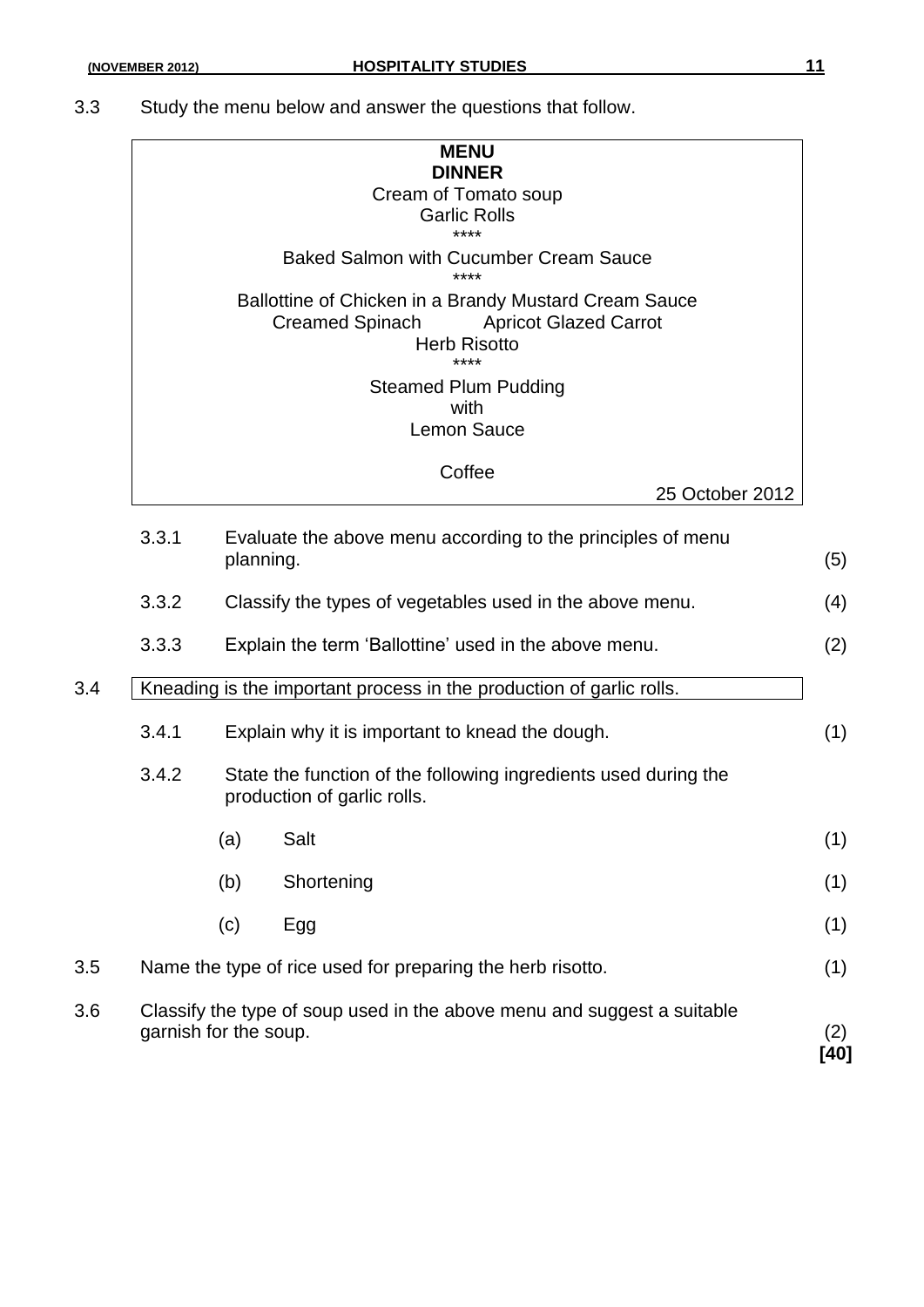### **QUESTION 4**

| 4.1 |       | The kitchen brigade is structured around a chain of command according to the<br>importance and responsibility of each job. |
|-----|-------|----------------------------------------------------------------------------------------------------------------------------|
|     |       | Explain the duties of the following kitchen personnel:                                                                     |
|     | 4.1.1 | Partissier                                                                                                                 |
|     | 4.1.2 | Chef de Partie                                                                                                             |
|     | 4.1.3 | Sous chef                                                                                                                  |
|     | 4.1.4 | Rotisseur                                                                                                                  |
| 4.2 |       | Your mom is preparing vegetables for a late family dinner.                                                                 |
|     |       | Advise your mom on the procedures she should follow in order to retain the<br>nutritional value of vegetables.             |
| 4.3 |       | The vegetables in QUESTION 4.2 are to be served with chicken casserole.                                                    |
|     |       | Discuss the points you will consider when purchasing poultry.                                                              |
| 4.4 |       | When preparing chicken casserole, you will have to use stock.                                                              |
|     |       | Give ONE reason for the following procedures in stock-making:                                                              |
|     | 4.4.1 | Simmer, but never boil the stock                                                                                           |
|     | 4.4.2 | Never use starchy vegetables like potatoes                                                                                 |
|     | 4.4.3 | Add beaten egg and crushed egg shell towards the end of the<br>process                                                     |
|     | 4.4.4 | Skim the stock frequently                                                                                                  |
| 4.5 |       | Fish is available in different forms in the market.                                                                        |
|     |       | Give and explain any THREE forms in which fish is sold.                                                                    |
| 4.6 |       | Sauces are an important accompaniment for most dishes.                                                                     |
|     | 4.6.1 | State FOUR qualities of a good sauce.                                                                                      |
|     | 4.6.2 | Differentiate between the Béchamel and a Velouté.                                                                          |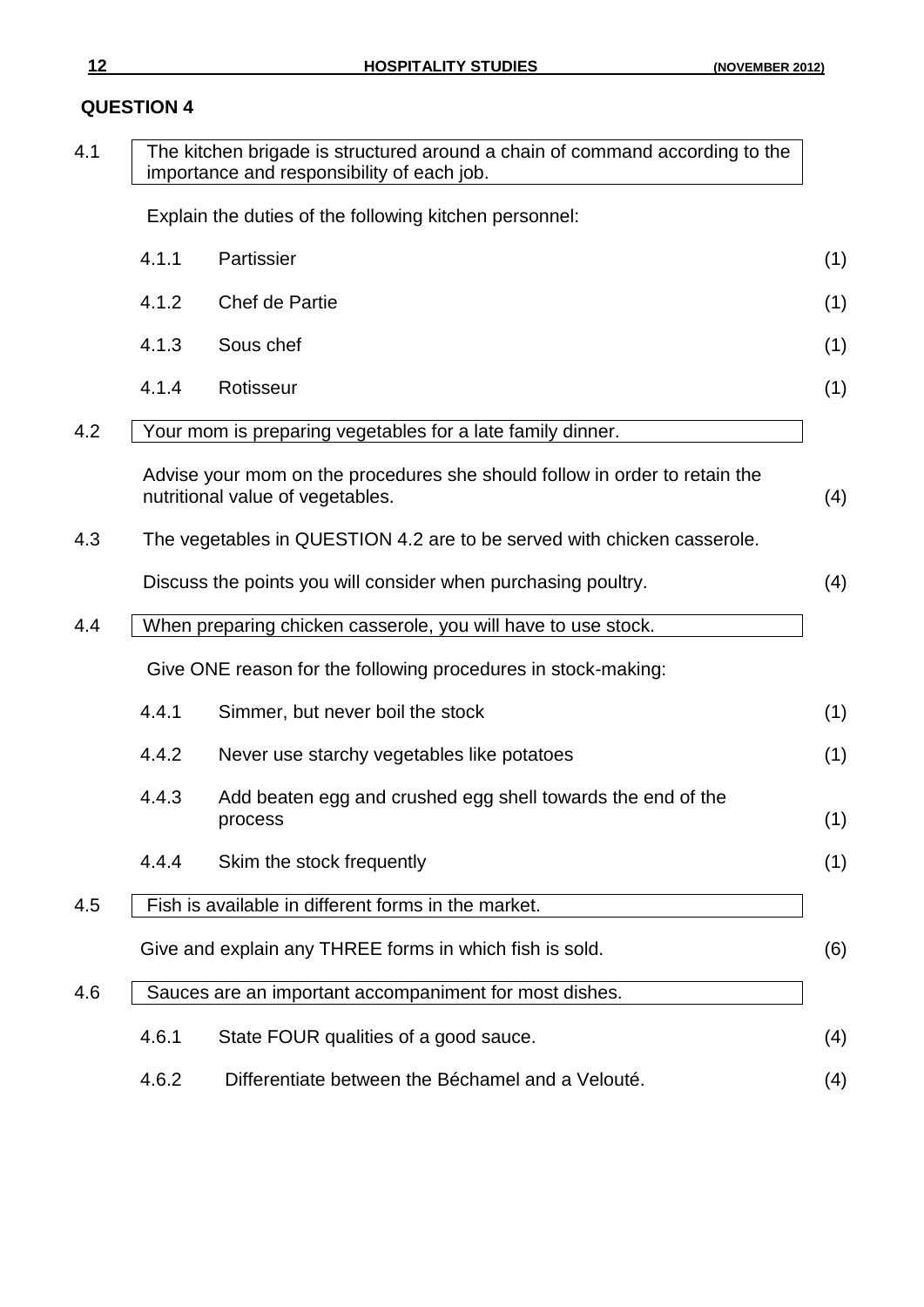4.7 Your Grade 11 class will be having a practical lesson on cakes and biscuits.

| The ingredients    | Some products turned out as shown in the pictures |
|--------------------|---------------------------------------------------|
| below will be used | below.                                            |
|                    |                                                   |
| during the lesson: |                                                   |
| <b>SPONGE CAKE</b> |                                                   |
|                    |                                                   |
| <b>Ingredients</b> |                                                   |
|                    |                                                   |
| 4 eggs at          |                                                   |
| room               |                                                   |
| temperature        |                                                   |
| 340 ml castor      |                                                   |
| sugar              |                                                   |
| 125 ml milk        |                                                   |
| 125 ml oil         |                                                   |
| 500 ml cake flour  |                                                   |
| Pinchsalt          |                                                   |
| 10 ml baking       |                                                   |
| powder             |                                                   |
| 5 ml vanilla       |                                                   |
| essence            |                                                   |

4.7.1 Predict THREE possible failures and their causes in cake making.

Tabulate your answer as follows:

|       | <b>FAILURES</b>                                    | <b>CAUSES</b>                                                |             |
|-------|----------------------------------------------------|--------------------------------------------------------------|-------------|
|       | (a)<br>(b)<br>(c)                                  |                                                              | (6)         |
| 4.7.2 | Classify the raising agent used in the above cake. |                                                              | (1)         |
| 4.7.3 |                                                    | Suggest THREE ways of incorporating air into the above cake. | (3)<br>[40] |

**TOTAL SECTION C: 80**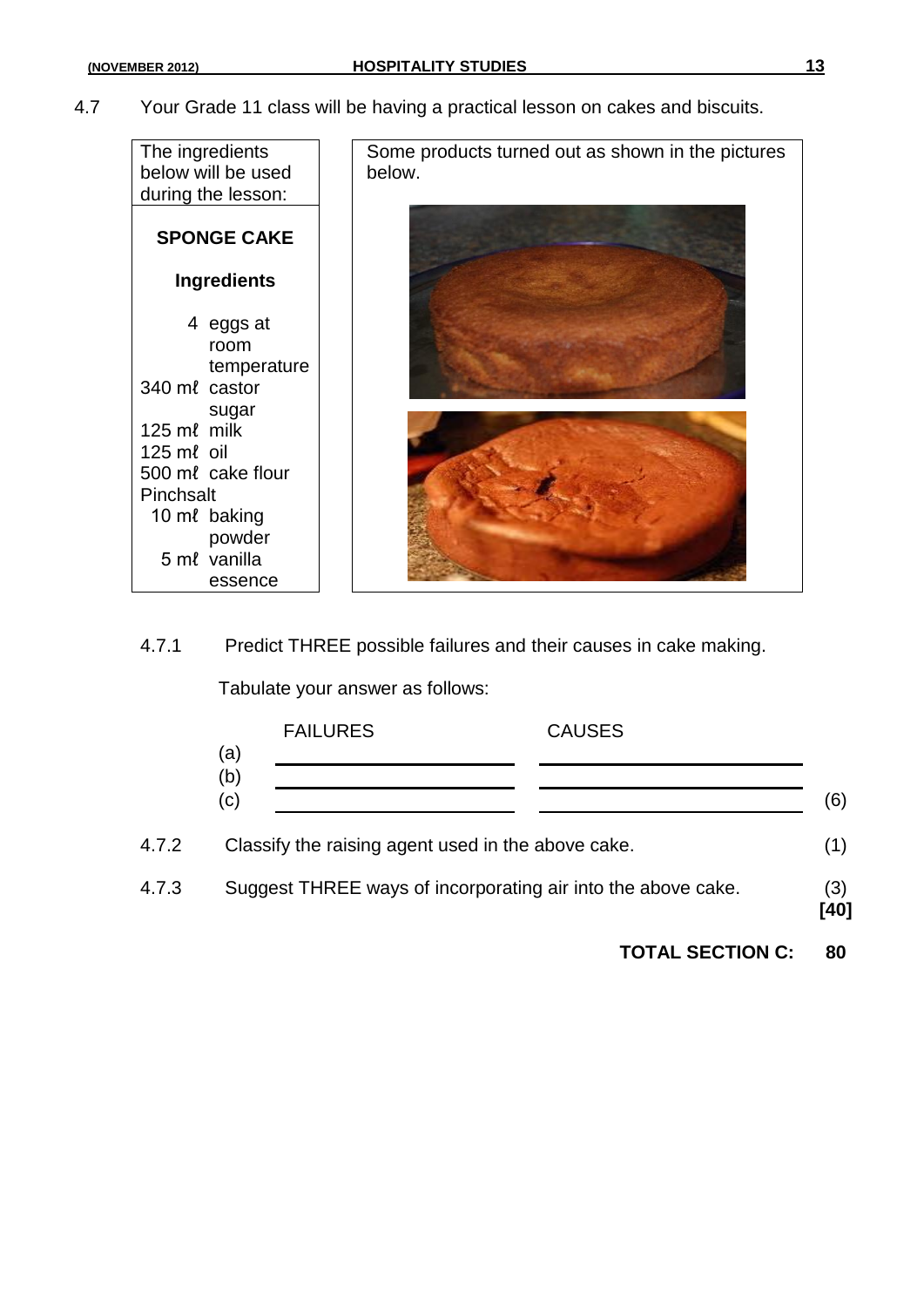(4)

#### **SECTION D: FOOD AND BEVERAGE SERVICE**

#### **QUESTION 5**

5.1 Complete the following structure of the restaurant brigade.



5.2 Study the picture below and answer the questions that follow.



- 5.2.1 Identify the job demonstrated in the above picture. (1)
- 5.2.2 Evaluate the above picture with regards to proper dress code and appearance of the service staff.  $(5x1)$  (5)
- 5.2.3 Discuss FIVE factors to be considered when allocating tables to the above personnel. (5)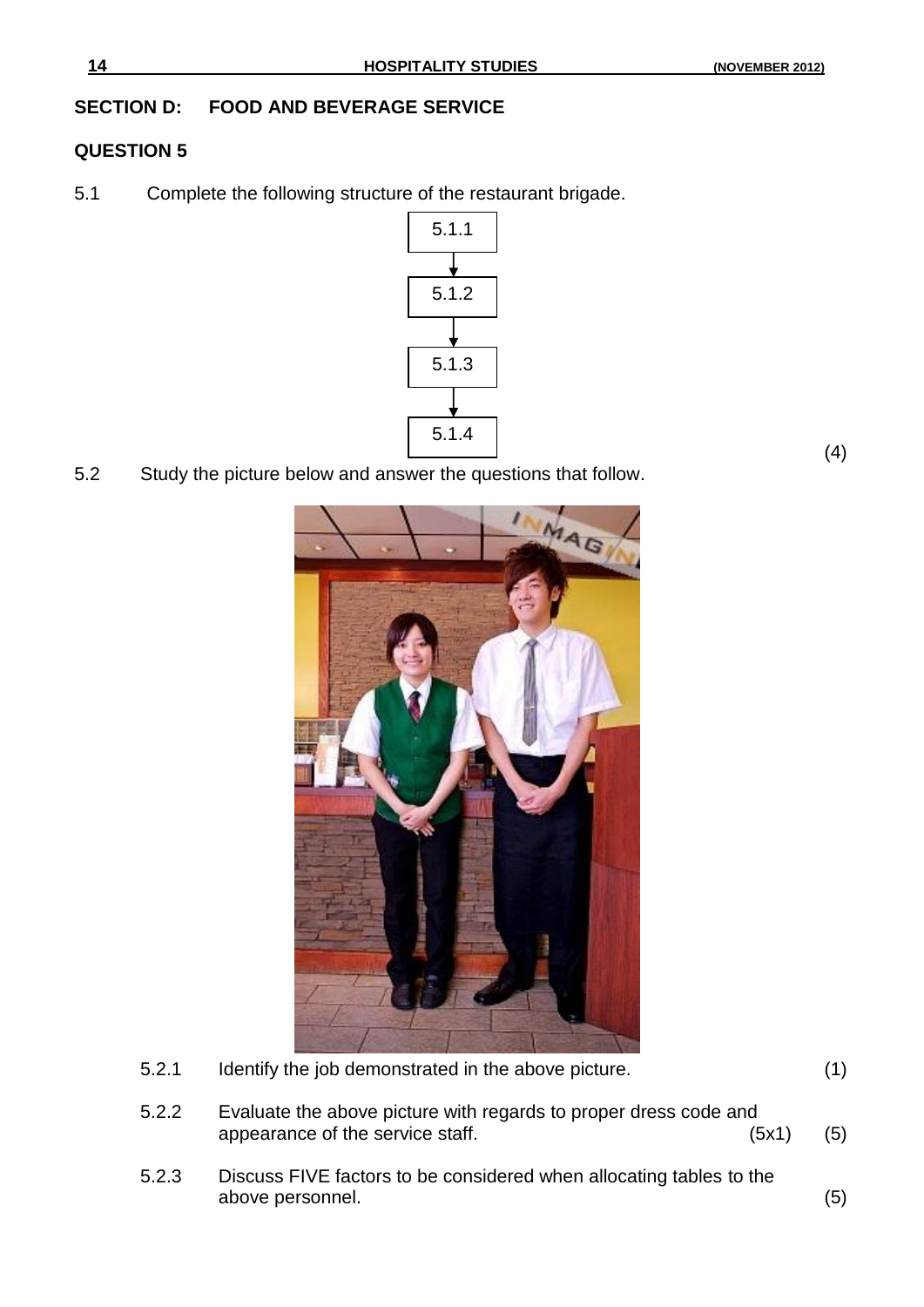- 5.3 Ann has just started working in the local restaurant as a waiter. She is very excited about her new job.
	- 5.3.1 Explain in FOUR points how Ann should handle unhappy customers so as to ensure customer satisfaction. (4)
	- 5.3.2 Suggest FOUR points on how Ann will perform the closing *mise-en*place in the above restaurant. (4)
	- 5.3.3 Discuss how Ann should clear the tables after a meal. (3)
	- 5.3.4 Briefly explain how to present the bill to the guests. (4)
	- 5.3.5 Give THREE guidelines that should be kept in mind when compiling a menu for a tea party. (3)
- 5.4 Study the diagram below and answer the questions that follow.



| 5.4.1 | Identify the menu for the above table setting. |     |
|-------|------------------------------------------------|-----|
| 5.4.2 | Name the cutlery labelled $A - F$ .            | (6) |

- **TOTAL SECTION D: 40**
	- **GRAND TOTAL: 200**